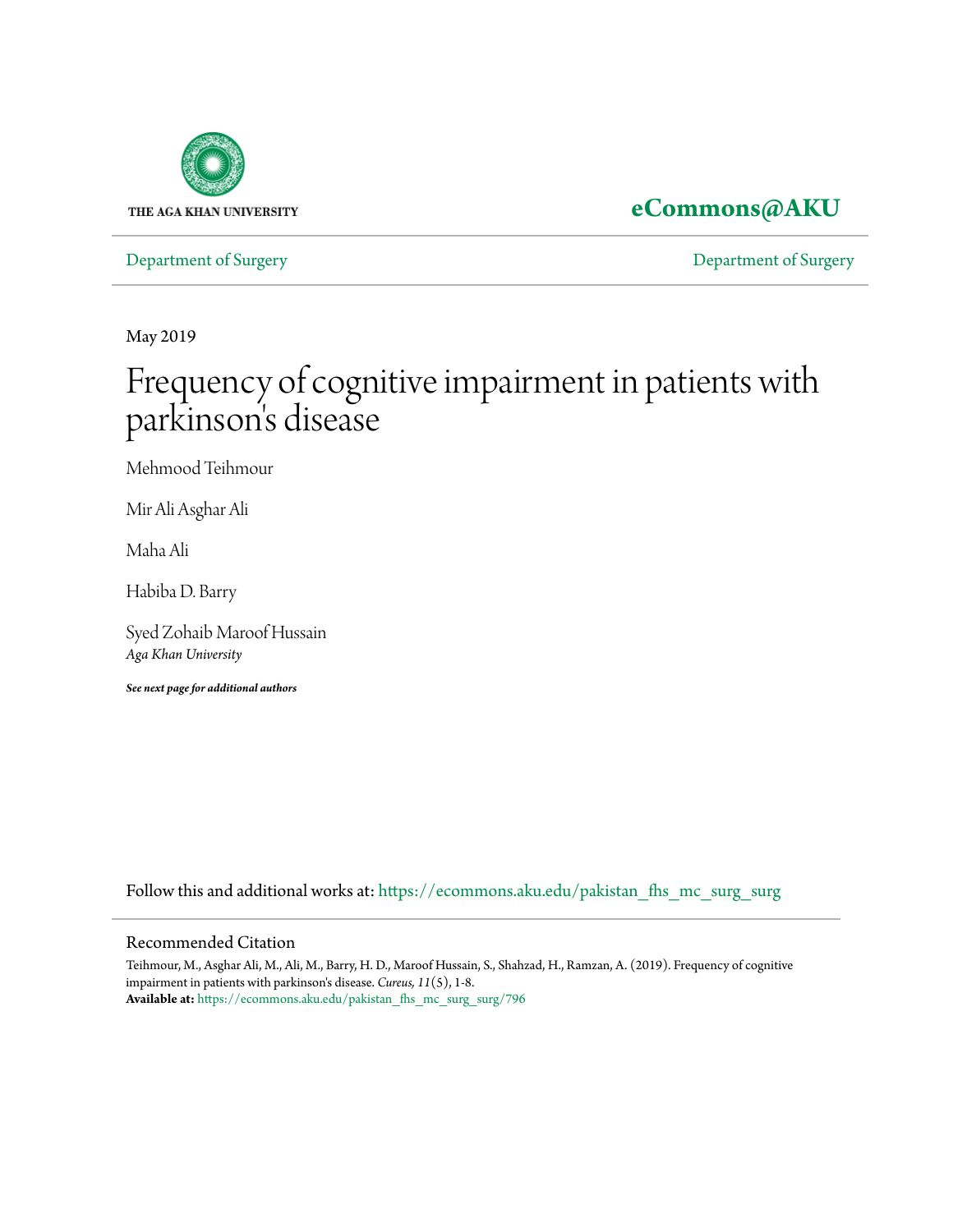#### **Authors**

Mehmood Teihmour, Mir Ali Asghar Ali, Maha Ali, Habiba D. Barry, Syed Zohaib Maroof Hussain, Huma Shahzad, and Amber Ramzan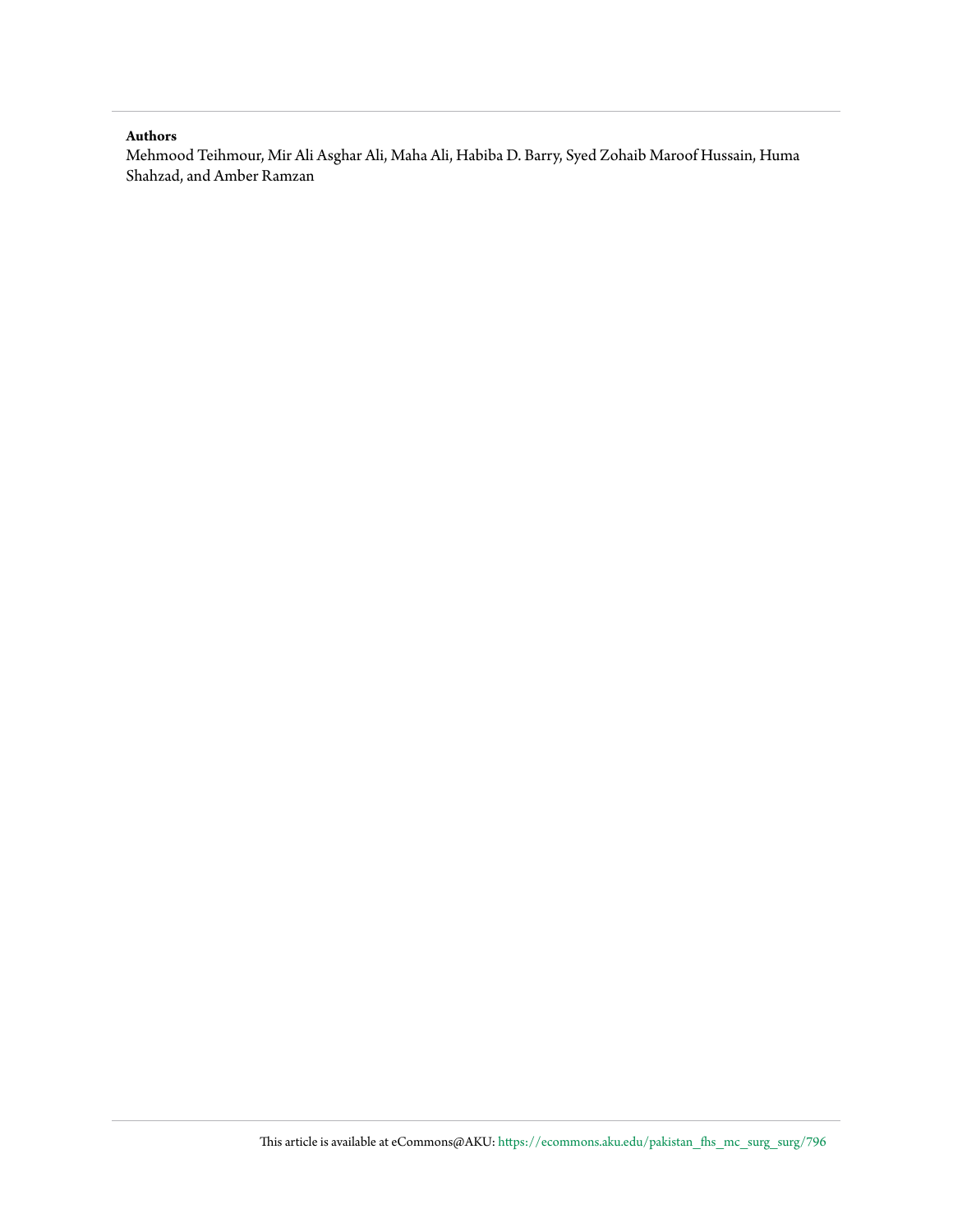## **Frequency of Cognitive Impairment in Patients with Parkinson's Disease**

[Muhammad](https://www.cureus.com/users/51795-syed-zohaib-maroof-hussain) Taimur  $^1$  , Mir Ali [Asghar](https://www.cureus.com/users/116156-mir-ali-asghar-shah) Shah  $^2$  , [Maha](https://www.cureus.com/users/118481-maha-ali) Ali  $^3$  , [Habiba](https://www.cureus.com/users/119245-habiba-d-barry) D. Barry  $^4$  , Syed Zohaib Maroof Hussain  $^5$  , Huma [Shahzad](https://www.cureus.com/users/117835-huma-shahzad)  $^1$  , Amber [Rizwan](https://www.cureus.com/users/117904-amber-rizwan)  $^6$ 

1. Internal Medicine, Dow University of Health Sciences, Karachi, PAK 2. Internal Medicine, Jinnah Postgraduate Medical Center, Karachi, PAK 3. Surgery, Dow University of Health Sciences, Karachi, PAK 4. Miscellaneous, Dow University of Health Sciences, Karachi, PAK 5. Surgery, Aga Khan University Hospital, Karachi, PAK 6. Family Medicine, Civil Hospital, Karachi, PAK

 **Corresponding author:** Amber Rizwan, amber\_aljazeera109@hotmail.com Disclosures can be found in Additional Information at the end of the article

## **Abstract**

#### **Introduction**

More than its motor symptoms, cognitive impairment is being increasingly identified as a cause of worse functional outcome, morbidity and mortality, and caregiver dependence in Parkinson's disease (PD). The aim of this study was to identify the frequency of cognitive decline and evaluate the factors associated with it.

#### **Methods**

In this cross-sectional study, 124 PD patients fulfilling the United Kingdom Parkinson's Disease Society Brain Bank Clinical Diagnostic Criteria were included. Motor and non-motor symptoms were recorded. Disease duration, age at the time of onset, and severity of disease on Hoehn and Yahr Scale (HY scale) were recorded. Data was entered and analyzed using SPSSs v. 22.0.

#### **Results**

The ratio of men to women was 7.2:1. The mean age of the participants was  $64 \pm 10$  years (range: 38-82 years). Rigidity (*n* = 121; 97.5%), bradykinesia (*n* = 119; 95.9%), and tremor (*n* = 11; 90.3%) were the three most common symptoms. Cognitive impairment was present in 45 (36.3%) patients. Cognitive decline was more frequent in patients of age less than 50 years at the time of disease onset ( $p < 0.00001$ ) and in those with disease duration more than 10 years (*p* = 0.00001). Patients with longer disease duration had more severe disease (stage III or above on HY scale; *p* = 0.008).

#### **Conclusion**

Motor symptoms such as rigidity, bradykinesia, and tremor remain the most frequent clinical presentation among Pakistani Parkinson's patients. One-third of these patients have cognitive dysfunction. Early age at the time of disease onset and longer duration of disease were associated with cognitive impairment.

**Categories:** Family/General Practice, Internal Medicine, Neurology **Keywords:** parkinson disease, cognitive impairment, non-motor symptoms, cognitive deficits, pakistan

#### **Introduction**

#### **How to cite this article**

Taimur M, Shah M, Ali M, et al. (May 23, 2019) Frequency of Cognitive Impairment in Patients with Parkinson's Disease . Cureus 11(5): e4733. DOI 10.7759/cureus.4733

**Received** 05/12/2019 **Review began** 05/14/2019 **Review ended** 05/15/2019 **Published** 05/23/2019

#### **© Copyright** 2019

Taimur et al. This is an open access article distributed under the terms of the Creative Commons Attribution License CC-BY 3.0., which permits unrestricted use, distribution, and reproduction in any medium, provided the original author and source are credited.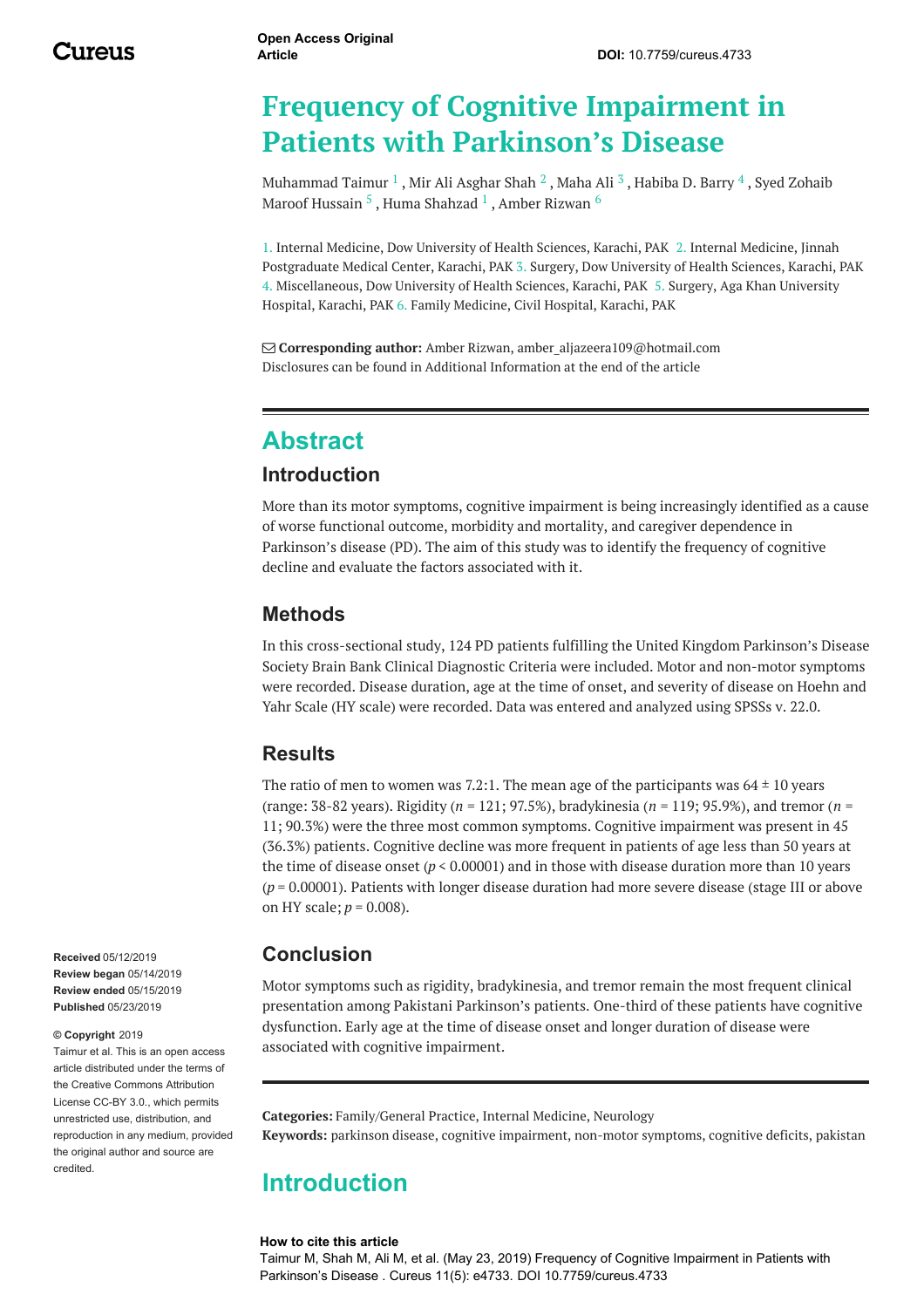<span id="page-3-0"></span>Classically, Parkinson's disease (PD) is a clinical triad of bradykinesia (slowness of movements), rigidity (stiffness), and localized tremor present even at rest. Other than these cardinal signs, the clinical presentation of PD is heterogeneous. It includes a varied spectrum of motor and non-motor signs and symptoms. PD is a complex, progressive, neurodegenerative disease with an individualized presentation in all patients [1].

PD is the second leading cause of age-related neurodegeneration. Globally, it is estimated that 10 million people are living with PD. The incidence increases with advancing age. Around 41/100,000 people in their fourth decade of life are living with PD; however, by age 80 years, the incidence increases to 1900/100,000 people. Four percent of Parkinson's population is diagnosed at age less than 50 years [2].

Neurodegeneration in PD is characterized by pathogenetic fibrilization of α-synuclein protein and Lewy body formation in the substantia nigra, limbic system, and the neocortex. Neurodegenerative changes affect dopaminergic neurons in the substantia nigra, locus coeruleus - main noradrenergic site, raphe nuclei - where serotoninergic neurons are located, and nucleus basalis of Meynert, a part of the cholinergic complex in the basal forebrain. Hence, there is disruption in the natural equilibrium among the dopamine, noradrenaline, serotonin, and acetylcholine systems [3-4]. This underlying neuropathology is also supported by the emergence of cognitive deficit in patients with PD. Most of the cognitive and also motor functions are related to projections from the frontal lobes. Hence, it was suggested that cognitive deficit in PD is related to disruptions in the prefrontal cortex-basal gangliathalamocortical circuit [4].

Cognitive deficit presents as impairment in executive functions including, but not limited to, problems with planning, working memory, and visuospatial attention. Later, it may progress into clinically significant dementia. The onset of even mild cognitive impairment has been established as a predictor of deteriorating functional outcome [3]. With the incidence of dementia, the risk of mortality in PD patients increases by almost two folds [5-6].

Randomized control trials have shown promising outcomes with intensive cognitive training in enhancing cognitive function in patients with PD [7]. However, the key to addressing the cognitive decline in these patients is early recognition. The aim of this study is to evaluate the spectrum of clinical features in patients with PD, identify the frequency of cognitive decline, and evaluate the factors associated with cognitive decline in these patients.

## **Materials And Methods**

In this cross-sectional study, conducted for one year (January to December 2018) in the outpatient neurology clinic of a tertiary care hospital in Karachi, all patients with diagnosed PD were invited to participate. This study was approved by the intuitional ethical committee and informed consent was taken from the patient.

All of these patients were already registered in the Parkinson database of the department and allotted a registration number. This registration number was recorded to not duplicate a patient once enrolled in this study. The diagnosis of PD was made in accordance with the United Kingdom Parkinson's Disease Society Brain Bank Clinical Diagnostic Criteria [8]. Patients with incomplete clinical data, language barrier to communication, patients who did not agree to participate, or patients who are unable to communicate even with the help of family member or a doctor were excluded. Newly diagnosed cases (≤6 months to diagnosis) were also excluded. All included patients had two features of PD, the presence of two of the three cardinal clinical features: tremor, rigidity, and bradykinesia and response to levodopa.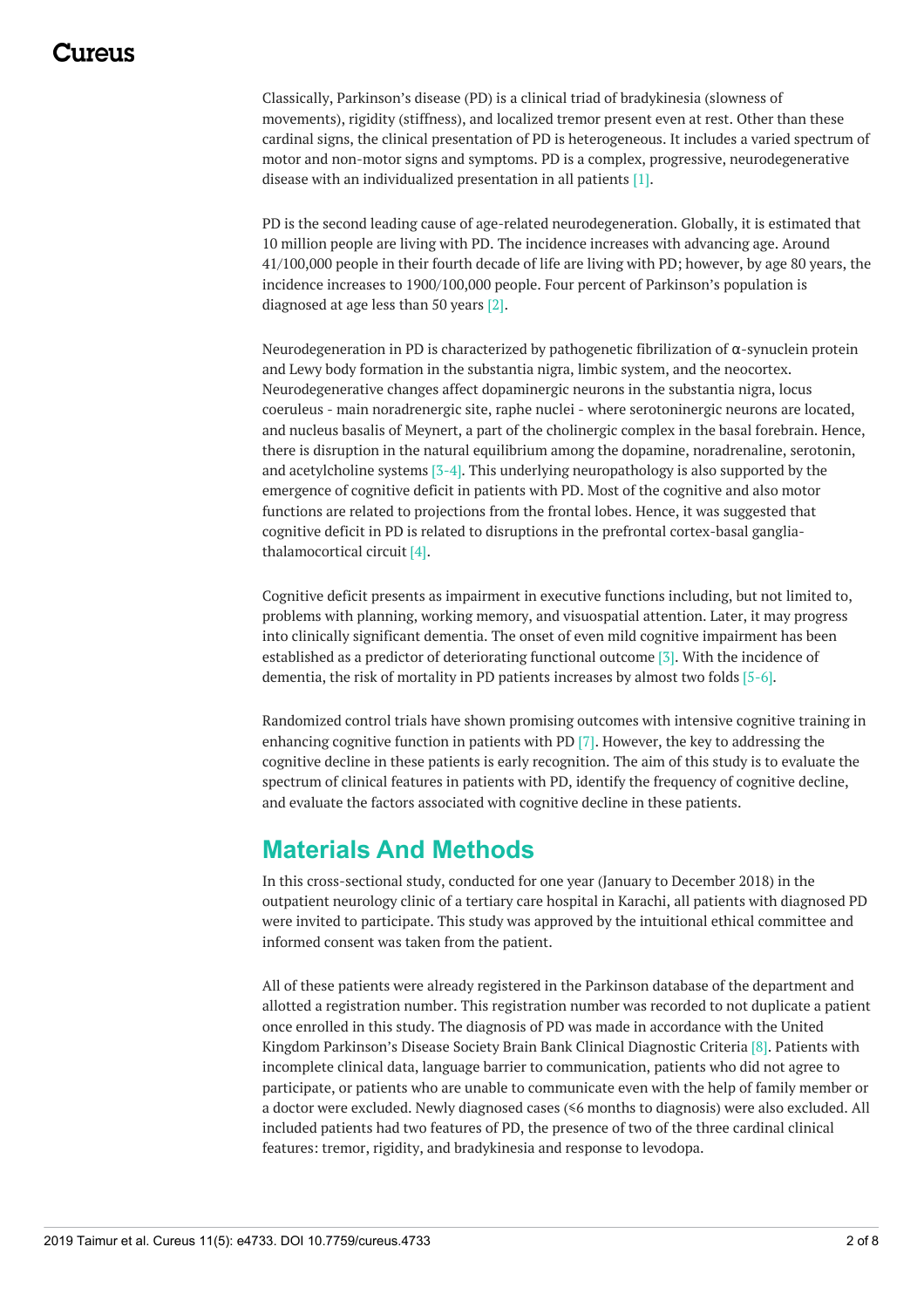<span id="page-4-0"></span>All patients were routinely examined by a qualified neurologist as a part of their follow-up visits. The clinical findings updated by the neurologist in the patient files were accessed. Patient gender, current age, age at the time of diagnosis, duration of diagnosis, and all clinical symptoms were recorded. The severity of PD was evaluated on the Hoehn and Yahr Scale (HY scale) that records the severity of motor symptoms from Stage I to IV [9]. Data was processed and analyzed through SPSS for windows version 22.0 (NY, USA). Duration of diagnosis and age were recorded as continuous variables and then categorized for analysis. Mean and standard deviation (SD) was calculated for continuous variables. Frequencies and percentages were calculated for categorical variables including gender, clinical symptoms, and severity of disease. The correlation was calculated for the presence of cognitive decline with age at the time of diagnosis and the duration of diagnosis. Duration of diagnosis was also correlated with the severity of PD on HY scale. Chi-square was applied. *P*-value ≤0.05 was taken as significant.

## **Results**

A total of 124 patients of PD were included in this study. There were 109 (87.9%) men and 15 (12.1%) women. The ratio of men to women was 7.2:1. The mean age of the participants was  $63.57 \pm 10.41$  years (range: 38-82 years). Men were slightly older than women  $(65.35 \pm 8.01)$ years vs.  $62.18 \pm 5.38$  years). There were 55 (44.3%) participants who were younger than 50 years at the time of onset of their disease and 69 (55.6%) participants were older than 50 years of age at that time. The mean duration of disease was 10.47 ± 3.58 years. There were 57 (45.9%) participants with the duration of disease less than 10 years and 67 (54.1%) participants with more than 10 years of living with the disease.

<span id="page-4-1"></span>Rigidity (97.5%), bradykinesia (95.9%), and tremor (90.3%) were the three most common symptoms present in the patients. Other signs such as hypomania (85.4%), primitive reflexes (78.2%), monotonous speech (69.3%), problems with walking (68.5%), and fine motor movement (62.9%) were also very common. Cognitive impairment was present in 45 (36.3%) patients (Table *[1](#page-3-0)*).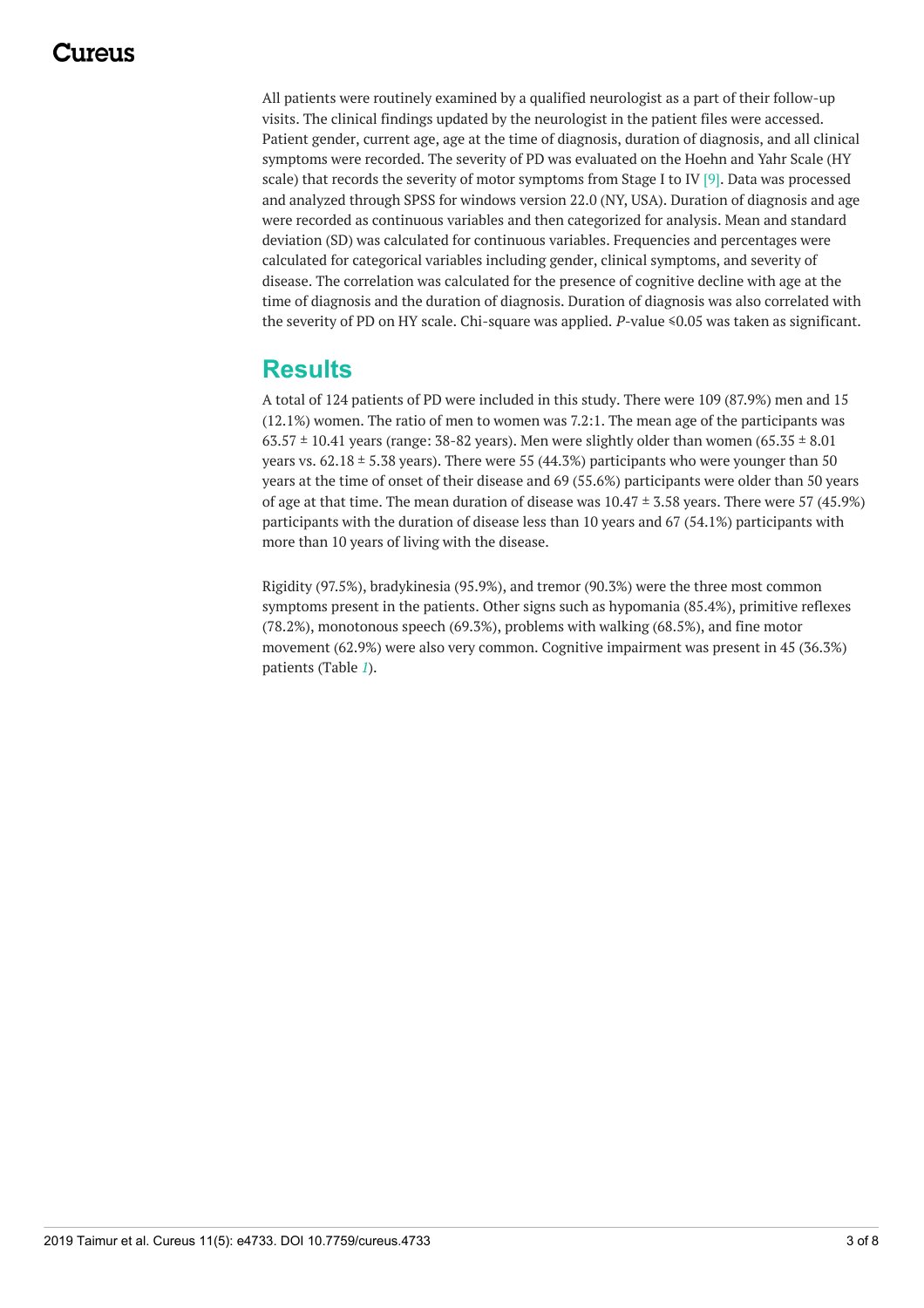## Cureus

| <b>Clinical symptoms*</b>    | Frequency (%) |
|------------------------------|---------------|
| Rigidity                     | 121 (97.5%)   |
| Bradykinesia                 | 119 (95.9%)   |
| Tremor                       | 112 (90.3%)   |
| Hypomimia (Masked facies)    | 106 (85.4%)   |
| Primitive reflexes           | 97 (78.2%)    |
| Monotonous speech            | 86 (69.3%)    |
| Difficulty walking           | 85 (68.5%)    |
| Difficulty in fine work      | 78 (62.9%)    |
| Constipation                 | 72 (58.0%)    |
| <b>Bladder symptoms</b>      | 67 (64.1%)    |
| <b>Stiffness</b>             | 54 (54.0%)    |
| Cognitive impairment/decline | 45 (36.3%)    |
| Falls                        | 39 (31.5%)    |
| Dysphagia                    | 32 (25.8%)    |
| Stooped posture              | 29 (23.3%)    |
| Shuffling gait               | 21 (16.9%)    |
| Micrographia                 | 13 (10.4%)    |

#### **TABLE 1: Clinical characteristics of patients with Parkinson's disease (N = 124)**

\* Patients may have more than one clinical feature

Cognitive decline was correlated with the duration of disease and the patient's age at the time of onset of disease. Among patients with cognitive decline, 32 (71.1%) were younger than 50 years at the time of onset of their disease and 13 (28.9%) were older than 50 years. In patients with no cognitive impairment, 23 (29.1%) were younger than 50 years at the time of onset of their disease and 56 (70.9%) were older than 50 years (*p* < 0.00001). When cognitive decline was correlated with duration of disease, it was seen that among patients with cognitive decline, 9 (20%) were diagnosed within 10 years and 36 (80%) have had this disease for more than 10 years. In patients with no cognitive impairment, 48 (60.7%) were diagnosed within 10 years and 31 (39.2%) have had this disease for more than 10 years (*p* = 0.00001; Table *[2](#page-4-0)*).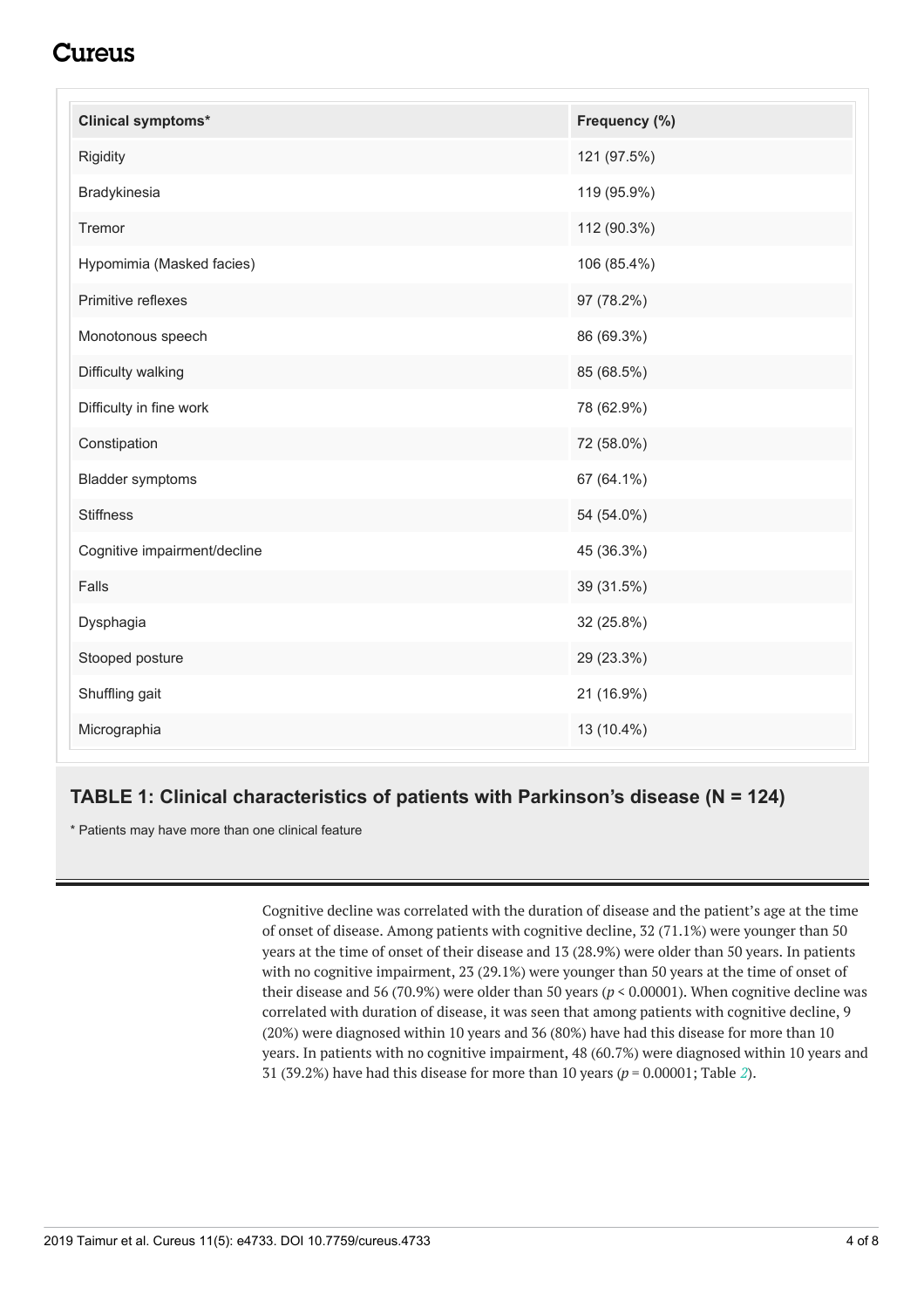## iureus

| <b>Variables</b>        | PD patients with cognitive decline (n =<br>45) | PD patients with no cognitive decline (n =<br>79) | P value   |  |  |  |
|-------------------------|------------------------------------------------|---------------------------------------------------|-----------|--|--|--|
| Age of onset of disease |                                                |                                                   |           |  |  |  |
| Less than 50<br>years   | 32 (71.1%)                                     | 23 (29.1%)                                        | < 0.00001 |  |  |  |
| More than 50<br>years   | 13 (28.9%)                                     | 56 (70.9%)                                        |           |  |  |  |
| Duration of disease     |                                                |                                                   |           |  |  |  |
| Less than 10<br>years   | $9(20\%)$                                      | 48 (60.7%)                                        | 0.00001   |  |  |  |
| More than 10<br>years   | 36 (80%)                                       | 31 (39.2%)                                        |           |  |  |  |

#### **TABLE 2: Relationship of cognitive decline in Parkinson's patients with age at onset of disease and duration of disease (N = 124)**

PD, Parkinson's disease

There were 51 (41.1%) patients at stage I and II and 73 (58.8%) patients at stage III and above on HY scale. Duration of disease was then correlated with the severity of PD. There were 23 (18.5%) patients with duration of disease ≤5 years; 16 (69.5%) were at Stage I and II and seven (30.5%) were at Stage III and above of PD. There were 34 (27.4%) patients with duration of disease 6-9 years; of these, 11 (32.3%) were at Stage I and II and 23 (67.6%) were at Stage III and above of PD. There were 67 (54.0%) patients with duration of disease ≥10 years; of these, 24 (35.8%) were at Stage I and II and 43 (64.2%) were at Stage III and above of PD (*p* = 0.008; Table *[3](#page-4-1)*).

| <b>Duration of disease</b> | Stage I and II ( $n = 51$ ) | Stage III and above $(n = 73)$ | P value |
|----------------------------|-----------------------------|--------------------------------|---------|
| $\leq$ 5 years (n = 23)    | 16 (69.5%)                  | $7(30.5\%)$                    |         |
| 6-9 years ( $n = 34$ )     | $11(32.3\%)$                | 23 (67.6%)                     | 0.008   |
| $≥10$ years (n = 67)       | 24 (35.8%)                  | 43 (64.2%)                     |         |

**TABLE 3: Relationship of duration of disease with the severity of Parkinson's disease on Hoehn and Yahr Scale (N = 124)**

## **Discussion**

The clinical spectrum of PD varies from patient to patient; however, the cardinal clinical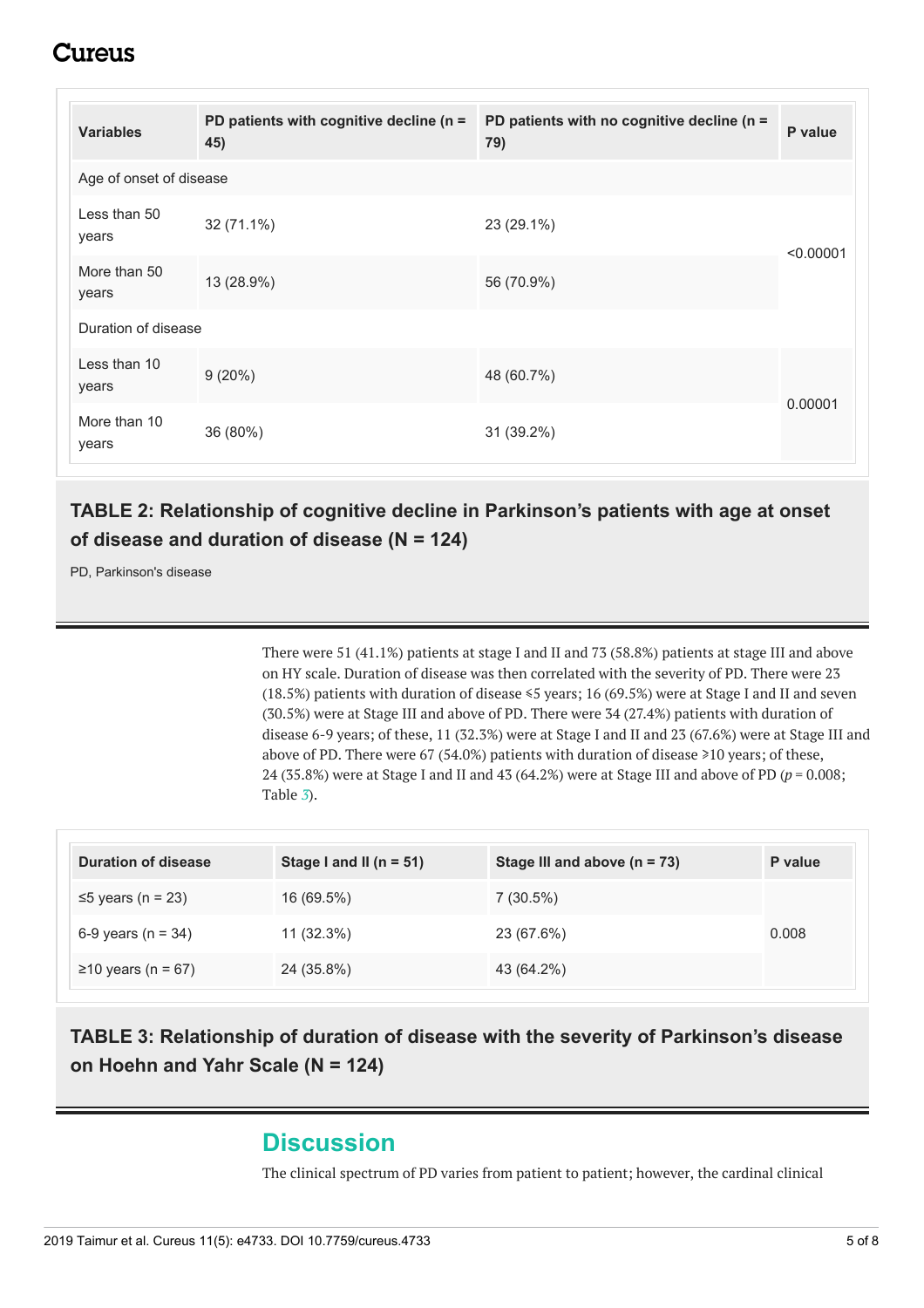## 117A119

features such as rigidity, tremor, and bradykinesia remain the most commonly encountered ones. Cognitive impairment was seen in more than one-third of the patients. Cognitive decline was associated with early age of onset of the disease and longer disease duration. Longer disease duration was also associated with higher severity of the disease on the HY scale.

As with other literature, there were more men with PD in this study too  $[10-11]$ . In a Japanese study, female gender was more commonly associated with PD [12]. The mean age of participants in this study was  $63.57 \pm 10.41$  years. Comparable mean ages have been reported in local (57-64.5 years) as well as international (71; range: 67-75 years) studies [11,13-14].

Among the common clinical signs of PD in this study, rigidity, bradykinesia, and tremor were the most frequent. Similar results have been seen in other studies too. In some studies, nonmotor symptoms have been more commonly reported  $[10,15]$ . In this study, 63% patients with PD showed signs of cognitive impairment. In a Nigerian study, 21% of PD patients have been reported to have cognitive deficits as compared to only 4% of control population (*p* = 0.008). However, they reported older age of onset as the independent predictor of cognitive impairment, which is contradictory to this study where lower age at the time of onset was associated with cognitive impairment  $[16]$ . In another recent study with 100 PD patients, advancing age and tremor as the dominant symptom at the onset of disease were independently correlated with poor cognitive function [17]. Among Pakistani patients of PD, cognitive deficit has been previously reported to be in 19% patients which is almost half of those as reported in this study  $[18-19]$ . In another recent Indian study, PD patients with disease duration > 10 years scored lowest on Scales for Outcomes in PD Cognition (SCOPA-COG) as compared to those with one to five and six to nine years of disease [20]. Their results of advancing cognitive impairment with increasing duration were not statistically significant, however, ours were.

The major limitation of this study was the lack of any clinical or neurological follow-up. There was no neuropsychological testing done via validated instruments. Diagnosis of cognitive impairment was made by consultant neurologists and can be subjected to human error study did not identify is study has its shortcomings too. Although, this center is the largest neurological care center in the province and deals with huge chunks of patients; it is still a single-center study. It also did not evaluate the subtype of cognitive deficit and whether or not dementia had ensued. Further cohort studies with a population-based sample must be initiated to evaluate cognitive function status in patients with PD and form the basis to new therapeutic options for delaying dementia in these patients.

## **Conclusions**

The present study revealed that motor symptoms such as rigidity, bradykinesia, and tremor remain the most frequent clinical presentation among Pakistani Parkinson's patients. Onethird of these patients have cognitive dysfunction. Early age at the time of disease onset and longer duration of disease were associated with cognitive impairment. However, a populationbased cohort with longer follow-up will provide a more accurate picture of the factors predicting cognitive impairment in patients with Parkinson's.

## **Additional Information**

#### **Disclosures**

**Human subjects:** Consent was obtained by all participants in this study. Jinnah Postgraduate Medical Centre issued approval IRB-MC/OA/11-011. **Animal subjects:** All authors have confirmed that this study did not involve animal subjects or tissue. **Conflicts of interest:** In compliance with the ICMJE uniform disclosure form, all authors declare the following: **Payment/services info:** All authors have declared that no financial support was received from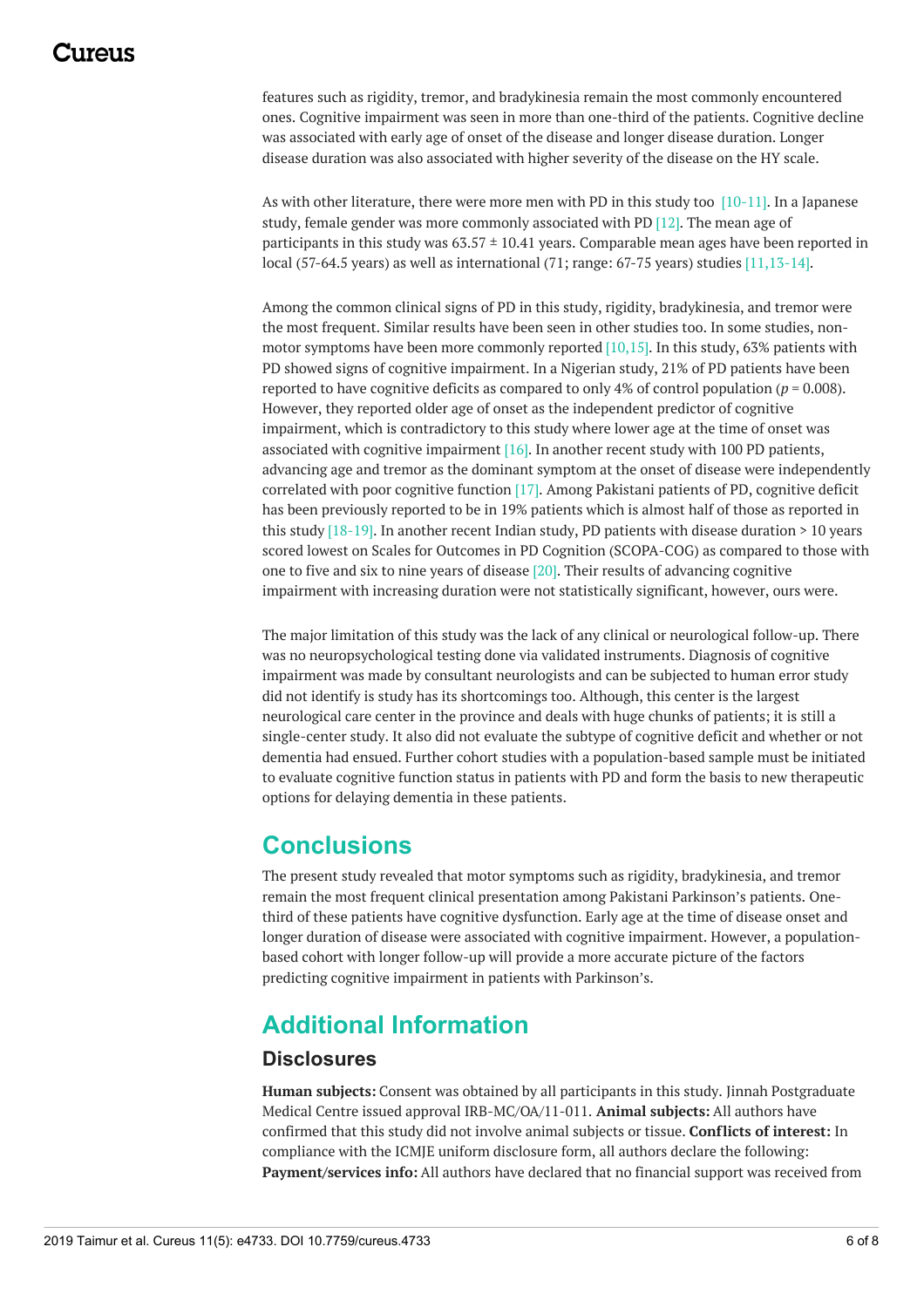any organization for the submitted work. **Financial relationships:** All authors have declared that they have no financial relationships at present or within the previous three years with any organizations that might have an interest in the submitted work. **Other relationships:** All authors have declared that there are no other relationships or activities that could appear to have influenced the submitted work.

## **References**

- 1. von Coelln R, Shulman LM: Clinical subtypes and genetic [heterogeneity:](https://www.ncbi.nlm.nih.gov/pubmed/27749396) of lumping and splitting in Parkinson disease. Curr Opin Neurol. 2016, 29:727-34.
- 2. [Parkinson's](https://parkinsonsnewstoday.com/parkinsons-disease-statistics/) Disease Statistics. Accessed: May 03, 2019: <https://parkinsonsnewstoday.com/parkinsons-disease-statistics/>.
- 3. Kehagia AA, Barker RA, Robbins TW: [Neuropsychological](https://dx.doi.org/10.1016/S1474-4422(10)70212-X) and clinical heterogeneity of cognitive impairment and dementia in patients with Parkinson's disease. Lancet Neurol. 2010, 9:1200-13. [10.1016/S1474-4422\(10\)70212-X](https://dx.doi.org/10.1016/S1474-4422(10)70212-X)
- 4. Solari N, Bonito-Oliva A, Fisone G, Brambilla R: [Understanding](https://dx.doi.org/10.1101/lm.032029.113) cognitive deficits in Parkinson's disease: lessons from preclinical animal models. Learn Mem. 2013, 20:592-600. [10.1101/lm.032029.113](https://dx.doi.org/10.1101/lm.032029.113)
- 5. Hughes TA, Ross HF, Mindham RH, Spokes EG: Mortality in Parkinson's disease and its association with dementia and depression. Acta Neurol Scand. 2004, [110:118-23.](https://dx.doi.org/10.1111/j.1600-0404.2004.00292.x) [10.1111/j.1600-0404.2004.00292.x](https://dx.doi.org/10.1111/j.1600-0404.2004.00292.x)
- 6. Levy G, Tang MX, Louis ED, et al.: The [association](https://dx.doi.org/10.1212/01.WNL.0000036610.36834.E0) of incident dementia with mortality in PD . Neurology. 2002, 59:1708-13. [10.1212/01.WNL.0000036610.36834.E0](https://dx.doi.org/10.1212/01.WNL.0000036610.36834.E0)
- 7. París AP, Saleta HG, de la Cruz Crespo Maraver M, et al.: Blind [randomized](https://dx.doi.org/10.1002/mds.23688) controlled study of the efficacy of cognitive training in Parkinson's disease. Mov Disord. 2011, 26:1251-8. [10.1002/mds.23688](https://dx.doi.org/10.1002/mds.23688)
- 8. Hughes AJ, Daniel SE, Kilford L, et al.: Accuracy of clinical diagnosis of idiopathic Parkinson's disease: a [clinico-pathological](https://dx.doi.org/10.1136/jnnp.55.3.181) study of 100 cases. J Neurol Neurosurg Psychiatry. 1992, 55:181-4. [10.1136/jnnp.55.3.181](https://dx.doi.org/10.1136/jnnp.55.3.181)
- 9. Goetz CG, Poewe W, Rascol O, et al.: Movement Disorder Society Task Force report on the Hoehn and Yahr staging scale: status and [recommendations](https://dx.doi.org/10.1002/mds.20213) the Movement Disorder Society Task Force on rating scales for Parkinson's disease. Mov Disord. 2004, 19:1020-8. [10.1002/mds.20213](https://dx.doi.org/10.1002/mds.20213)
- 10. Assadeck H, Daouda MT, Djibo FH, Maiga DD, Omar EA: Clinical profile of Parkinson's disease: Experience of Niger. J Neurosci Rural Pract. 2018, 9:214-8. [10.4103/jnrp.jnrp\\_337\\_17](https://dx.doi.org/10.4103/jnrp.jnrp_337_17)
- 11. Mukhtar S, Imran R, Zaheer M, Tariq H: Frequency of non-motor symptoms in Parkinson's disease presenting to tertiary care centre in Pakistan: an observational, [cross-sectional](https://dx.doi.org/10.1136/bmjopen-2017-019172) study. BMJ Open. 2018, 8:019172. [10.1136/bmjopen-2017-019172](https://dx.doi.org/10.1136/bmjopen-2017-019172)
- 12. Osaki Y, Morita Y, Kuwahara T, Miyano I, Doi Y: Prevalence of Parkinson's disease and atypical [parkinsonian](https://dx.doi.org/10.1111/j.1600-0404.2010.01442.x) syndromes in a rural Japanese district. Acta Neurol Scand. 2011, 124:182-7. [10.1111/j.1600-0404.2010.01442.x](https://dx.doi.org/10.1111/j.1600-0404.2010.01442.x)
- 13. Ahmad I, bin Zubair US: Frequency of non-motor symptoms among patients of [Parkinson's](http://www.jpps.com.pk/article/1477766772539-Frequency of non Motor Symptoms among Patients of Parkinsons Disease in Pakistan.pdf) disease in Pakistan. J Pak Psych Soc. 2016, 13:16-9.
- 14. Armstrong MJ, Naglie G, [Duff-Canning](https://dx.doi.org/10.1159/000341782) S, et al.: Roles of education and IQ in cognitive reserve in Parkinson's disease-mild cognitive impairment. Dement Geriatr Cogn Disord Extra. 2012, 2:343-52. [10.1159/000341782](https://dx.doi.org/10.1159/000341782)
- 15. Femi OL, Ibrahim A, Aliyu S: Clinical profile of parkinsonian disorders in the tropics: experience at Kano, [northwestern](https://dx.doi.org/10.4103/0976-3147.102589) Nigeria. J Neurosci Rural Pract. 2012, 3:237-41. [10.4103/0976-3147.102589](https://dx.doi.org/10.4103/0976-3147.102589)
- 16. Akinyemi RO, Okubadejo NN, Akinyemi JO, Owolabi MO, Owolabi LF, Ogunniyi A: Cognitive dysfunction in Nigerians with Parkinson's disease. Mov Disord. 2008, [23:1378-83.](https://dx.doi.org/10.1002/mds.22087) [10.1002/mds.22087](https://dx.doi.org/10.1002/mds.22087)
- 17. [Vingerhoets](https://dx.doi.org/10.1136/jnnp.74.6.793) G, Verleden S, Santens P, Miatton M, De Reuck J: Predictors of cognitive impairment in advanced Parkinson's disease. J Neurol Neurosurg Psychiatry. 2003, 74:793-6. [10.1136/jnnp.74.6.793](https://dx.doi.org/10.1136/jnnp.74.6.793)
- 18. Hussain T, Mir AA: Clinical pattern of morbidity among Pakistani patients of Parkinson's disease. J Neurol Sci. 2015, 357:e270. [10.1016/j.jns.2015.08.949](https://dx.doi.org/10.1016/j.jns.2015.08.949)